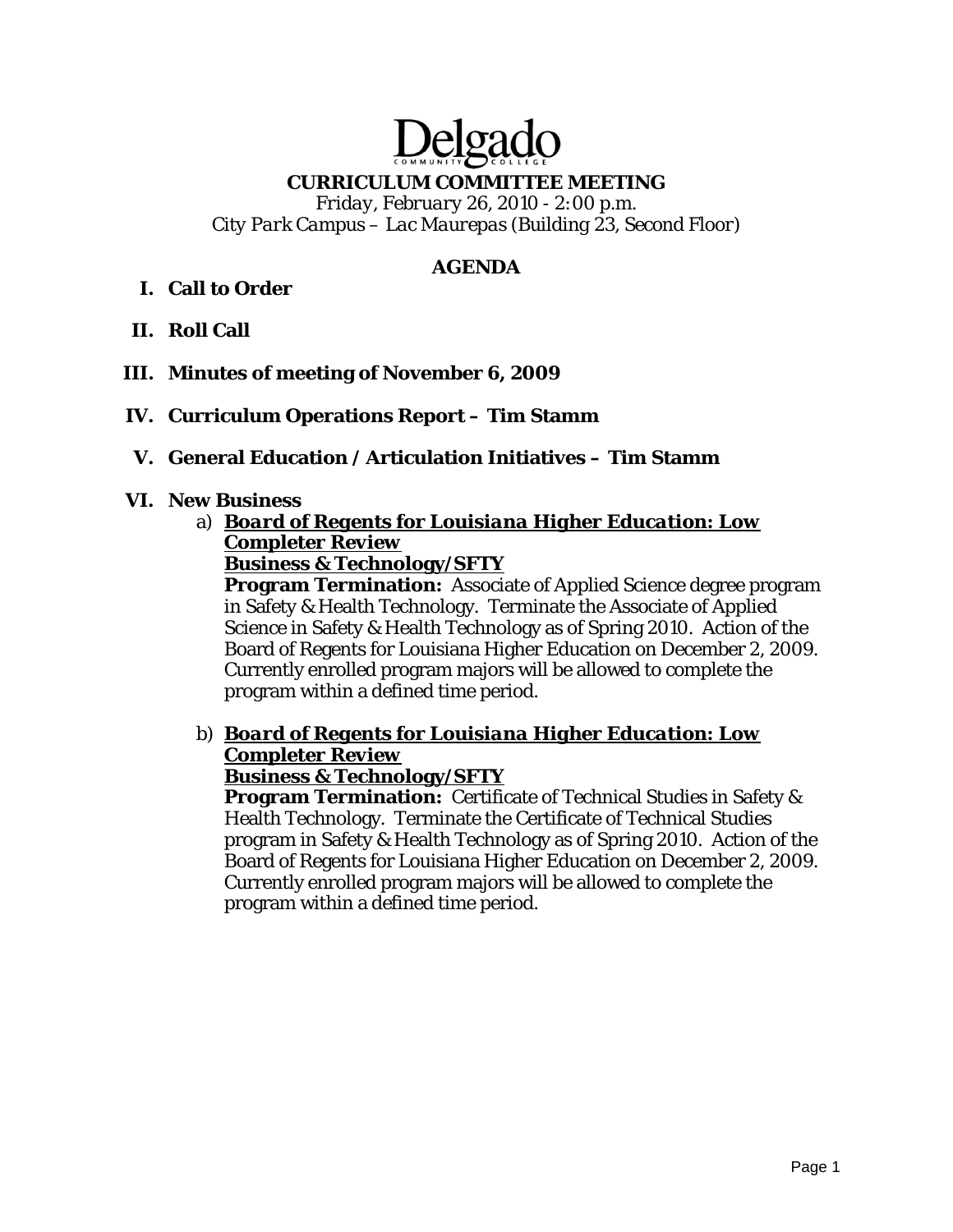#### c) *Board of Regents for Louisiana Higher Education: Low Completer Review* **Business & Technology/HOST**

**Program Termination:** Certificate of Technical Studies in Hospitality Management. Terminate the Certificate of Technical Studies program in Hospitality Management as of Spring 2010. Action of the Board of Regents for Louisiana Higher Education on December 2, 2009. Currently enrolled program majors will be allowed to complete the program within a defined time period. Note: this action did not impact the related Associate of Applied Science degree program in Hospitality Management.

#### d) *Board of Regents for Louisiana Higher Education: Low Completer Review* **Business & Technology/CULA**

**Program Termination:** Certificate of Applied Science in Culinary Arts. Terminate the Certificate of Applied Science program in Culinary Arts as of Spring 2010. Action of the Board of Regents for Louisiana Higher Education on December 2, 2009. Currently enrolled program majors will be allowed to complete the program within a defined time period. Note: this action did not impact the related degree-options of the Associate of Applied Science in Culinary Arts or the Certificate of Technical Studies program in Culinary Management.

## e) **Allied Health/EMTE**

**Concept of a New Program:** Technical Competency Area in Emergency Telecommunicator. Creation of a new Technical Competency Area (TCA) in Emergency Telecommunicator. The three-credit hour Techninical Competency Area is designed to provide completers with the skills necessary for entry into public health services employment as Emergency Telecommunicators. Students who successfully complete the Technical Competency Area for Emergency Telceommunicator are eligible to receive National Emergency Communications Certification.

## f) **Allied Health/EMTE**

**Change of Course Co-requisite Requirements:** EMTE-200: EMT-Intermediate. Remove the co-requisite requirement of EMTE-201: EMT-Intermediate Laboratory from EMTE-200: EMT-Intermediate. The courses, while related, do not require all students to be enrolled concurrently. EMTE-200: EMT-Intermediate is used in the Technical Competency Area for Emergency Medical Technician-Intermediate. The TCA has limited admissions requirements, and students receive advising and proper placement by the program director, faculty, and Allied Health admissions personnel.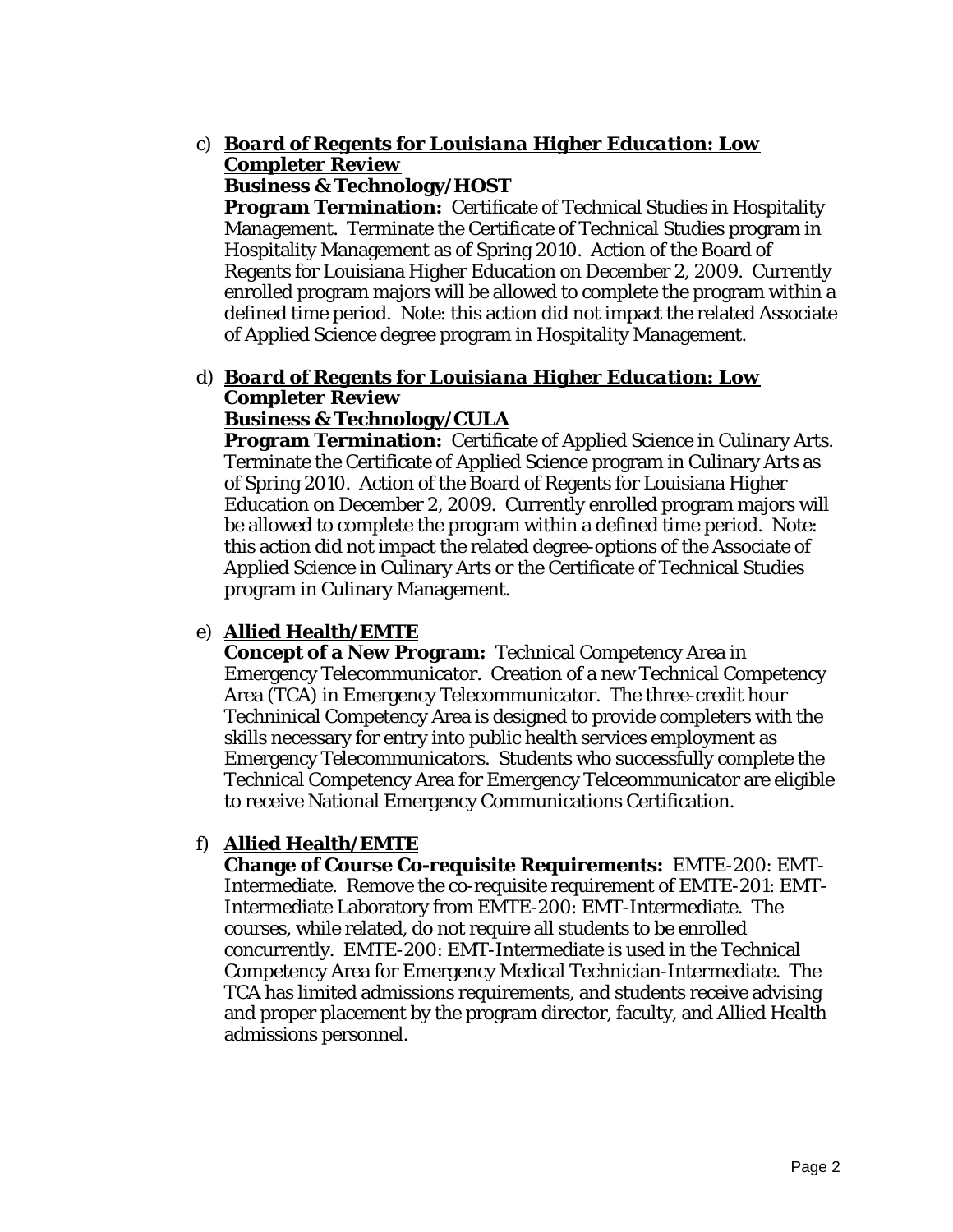## g) **Allied Health/EMTE**

**Change of Course Co-requisite Requirements:** EMTE-201: EMT-Intermediate Laboratory. Remove the co-requisite requirement of EMTE-200: EMT-Intermediate from EMTE-201: EMT-Intermediate Laboratory. The courses, while related, do not require all students to be enrolled concurrently. EMTE-201: EMT-Intermediate Laboratory is used in the Technical Competency Area for Emergency Medical Technician-Intermediate. The TCA has limited admissions requirements, and students receive advising and proper placement by the program director, faculty, and Allied Health admissions personnel.

## h) **Allied Health/EMTE**

**Change of Course Co-requisite Requirements:** EMTE-210: EMT-Intermediate Clinical Practicum. Remove the co-requisite requirement of EMTE-211: EMT-Intermediate Seminar from EMTE-210: EMT-Intermediate Clinical Practicum. The courses, while related, do not require all students to be enrolled concurrently. EMTE-211: EMT-Intermediate Clinical Practicum is used in the Technical Competency Area for Emergency Medical Technician-Intermediate. The TCA has limited admissions requirements, and students receive advising and proper placement by the program director, faculty, and Allied Health admissions personnel.

## i) **Allied Health/EMTE**

**Change of Course Co-requisite Requirements:** EMTE-211: EMT-Intermediate Seminar. Remove the co-requisite requirement of EMTE-210: EMT-Intermediate Clinical Practicum from EMTE-211: EMT-Intermediate Seminar. The courses, while related, do not require all students to be enrolled concurrently. EMTE-211: EMT-Intermediate is used in the Technical Competency Area for Emergency Medical Technician-Intermediate. The TCA has limited admissions requirements, and students receive advising and proper placement by the program director, faculty, and Allied Health admissions personnel.

#### j) **Allied Health/EMTE**

**Change of Course Prerequisite Requirements:** EMTE-210: EMT-Intermediate Clinical Practicum. Remove the prerequisite requirement of EMTE-200: EMT-Intermediate and EMTE-201: EMT Intermediate Laboratory from EMTE-210: EMT-Intermediate Clinical Practicum. Prerequisite knowledge gained in EMTE-200 and EMTE-201 is not necessary for success in EMTE-210; students are placed in Clinical Practicum courses through consultation with the program faculty, and through assessment of individual skills.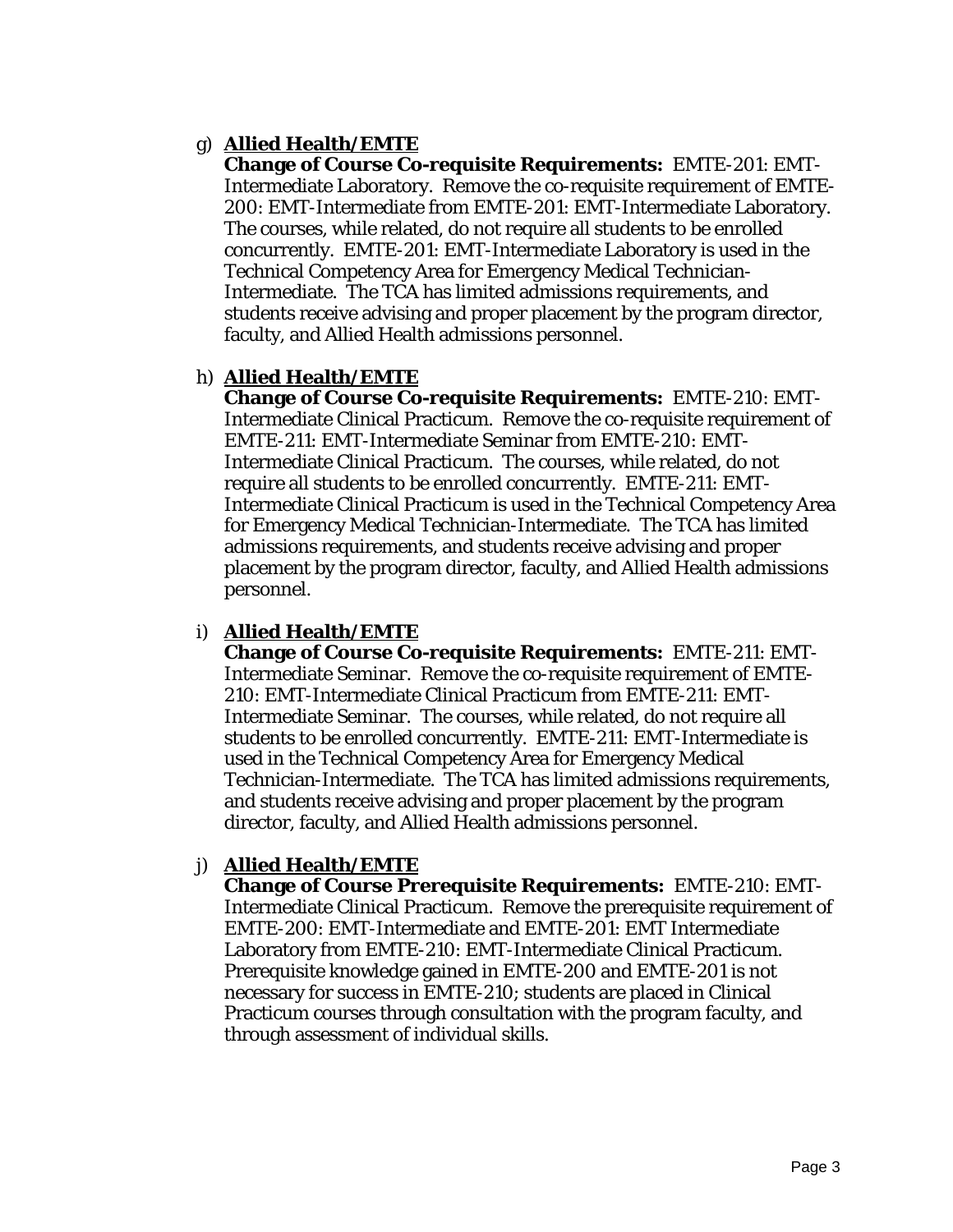## k) **Allied Health/EMTE**

**Change of Course Prerequisite Requirements:** EMTE-211: EMT-Intermediate Seminar. Remove the prerequisite requirement of EMTE-200: EMT-Intermediate and EMTE-201: EMT Intermediate Laboratory from EMTE-210: EMT-Intermediate Seminar. Prerequisite knowledge gained in EMTE-200 and EMTE-201 is not necessary for success in EMTE-211. Students are placed in the Seminar course through consultation with the program faculty, and through assessment of individual skills.

#### l) **Business & Technology/CULA/PAST**

**Final Approval of Curriculum:** Pastry Arts Degree Option of the Associate of Applied Science degree program in Culinary Arts. Final Approval of the Pastry Arts Degree Option in the Associate of Applied Science degree program in Culinary Arts. The Degree Option was approved by the Louisiana Community & Technical College System Board of Supervisors and by the Board of Regents for Louisiana Higher Education.

#### m) **Business & Technology/CULA/PAST**

**Catalog Description:** Pastry Arts Degree Option of the Associate of Applied Science degree program in Culinary Arts. Approval of the Catalog Description for the Pastry Arts Degree Option in the Associate of Applied Science degree program in Culinary Arts: "The Pastry Arts degree option serves students seeking occupations in hotels, restaurants, pastry shops, in-store, and individually owned bakeries. The program is designed to provide trained personnel for entry-level positions in the baking/pastry industry."

#### n) **Business &Technology/CULA/Catering**

**Program Revision:** Catering degree option in Culinary Arts. Revise the Catering degree option in Culinary Arts as follows: Delete: CULA-209: Culinary Seminar and CULA-232: Current Issues in Catering from Required Courses in Major; Add an "Or" choice to ACCT-201: Accounting I / ACCT-111: Fundamentals of Accounting; Add: CULA-105: Theory of Meat, Poultry, and Seafood; CULA-121: American Regional Cuisine; CULA-281-282-283: Supervised Work Experience to Required Courses in Major. Total option hours increase from **67** to **69**.

#### o) **Business & Technology/CULA/Chef Apprentice**

**Program Description Revision:** Revise the program description of the Chef Apprentice degree option in Culinary Arts to reflect three (3) options as opposed to (2) options in the Associate of Applied Science degree program.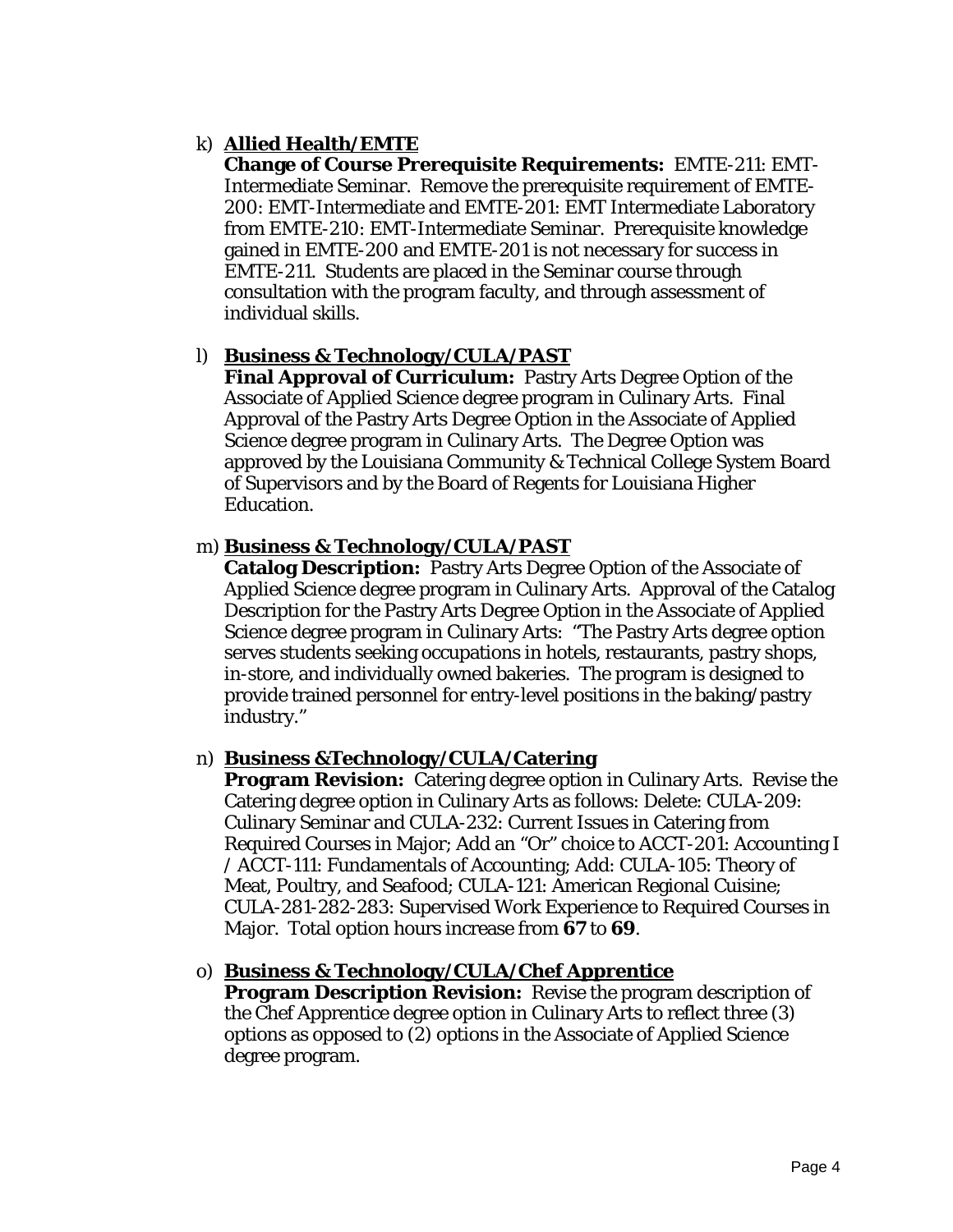## p) **Business & Technology/CULA/Catering**

**Program Description Revision:** Revise the program description of the Catering degree option in Culinary Arts to reflect three (3) options as opposed to (2) options in the Associate of Applied Science degree program.

#### q) **Arts & Humanities/ANTH**

**New Course:** ANTH-205: Physical Geography (3-0-3 / 45). Creation of a new course, ANTH-205: Physical Geography. The course is designed to introduce basic differences in geographical setting by examining landforms, surficial processes, and climate. Similar courses are offered at: Bossier Parish Community College, Baton Rouge Community College, Fletcher Technical Community College, Louisiana Delta Community College, Nunez Community College, River Parishes Community College, South Louisiana Community College, Louisiana State University at Alexandria, Louisiana State University at Shreveport, University of New Orleans, Grambling State University, Louisiana Tech University, McNeese State University, Nicholls State University, Northwestern State University, Southeastern Louisiana University, University of Louisiana at Lafayette, University of Louisiana at Monroe, Southern University and A&M College, and Southern University at New Orleans.

## r) **Arts & Humanities/ANTH**

**Course Listing:** ANTH-205: Physical Geography. Cross-list course as "LCTCS Course GEOG-205/2050"

#### s) **Arts & Humanities/ANTH**

**Catalog Description:** ANTH-205: Physical Geography. "introduces basic differences in geographical setting by examining landforms, surficial processes, and climate."

#### t) **Arts & Humanities/FNAR**

**Program Revision:** Associate of Arts in Fine Arts. Revise the Associate of Arts in Fine Arts degree program: Delete: FNAR-160: Sculpture I as an "or" choice (with FNAR-158: Three-Dimensional Design); Add: FNAR-155: Ceramics I as an "or" choice (with FNAR-158: Three-Dimensional Design). Total program hours remain the same.

#### u) **Arts & Humanities/FNAR**

**Course Deletion:** FNAR-160: Sculpture I. Delete FNAR-160: Sculpture I from the catalog of course offerings; currently, no facilities, equipment, or faculty are available to support this course. The course has not been offered in over six (6) years.